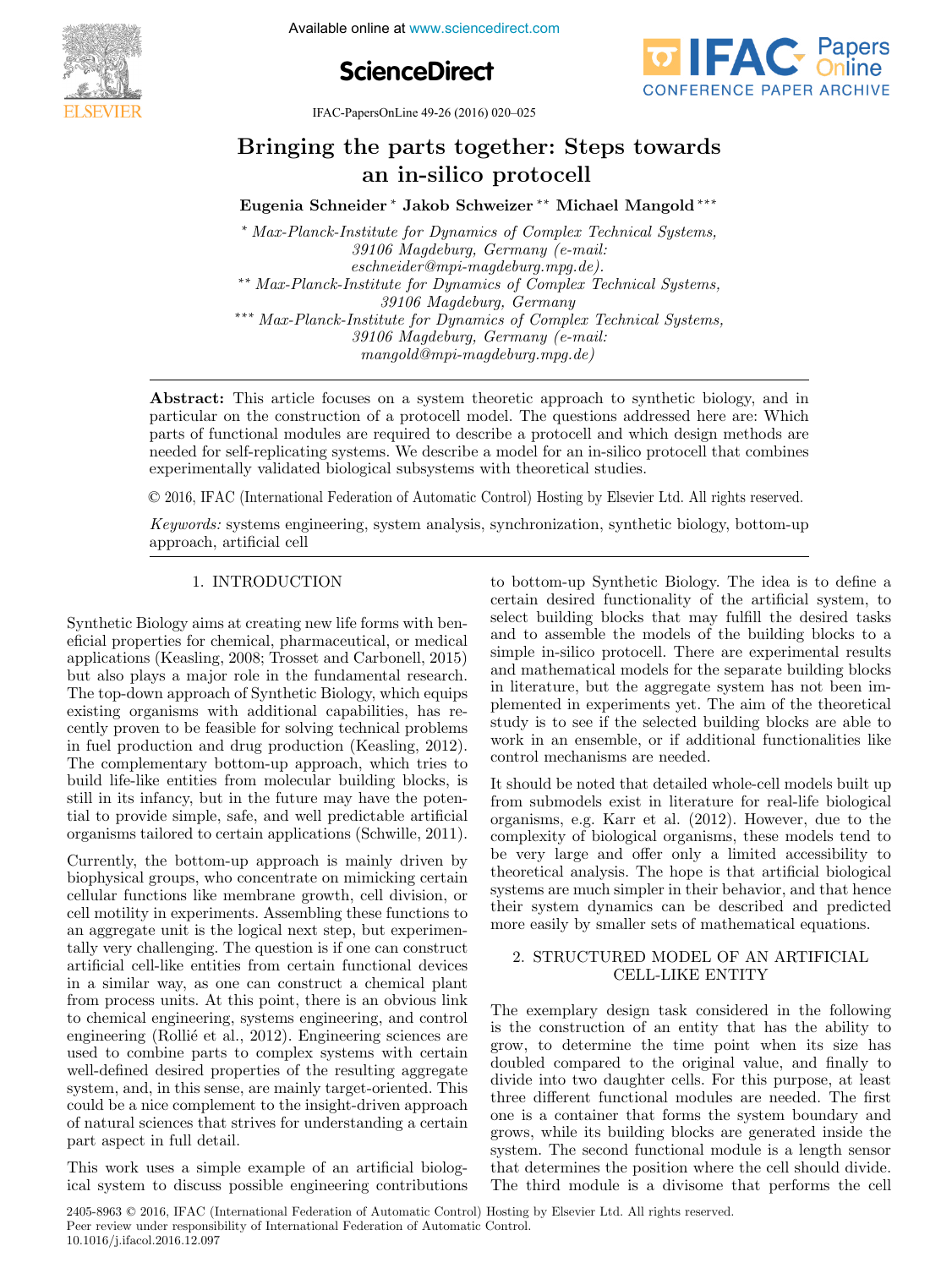division by placing a contractile ring in the middle of the cell. In reality, at least one additional functional module would be needed for ATP regeneration as an energy supply. This is neglected here. For simplicity, it is assumed that the ATP level is always high enough to drive the required reactions. The models of the single modules presented in the following are largely taken from literature and adapted to our needs. The combination of the three parts to an artificial cell model is, to our knowledge, something new.

#### 2.1 Expanding container

Mavelli et al. (2014) suggest a simple model for the growth of a vesicle or expanding container shown in Fig. 1.



Fig. 1. Functional module-tube shaped membrane. P is a precursor,  $I$  is an enzyme,  $S$  is the surfactant and  $W$  is the waste (Mavelli et al., 2014). x denotes the length of the cylindric compartment.

A precursor  $P$  is metabolized by an enzyme  $I$  into a surfactant  $S$  and a waste  $W$ . The surfactant  $S$  is included along the entire membrane and increases its surface by a certain amount. While Mavelli et al. (2014) formulate a well-mixed model, we extend the approach to an onedimensional spatially distributed system, assuming that our artificial cell is tube shaped with a variable length  $x$ , but a constant radius  $R$ . This assumption is mainly made to simplify the numerical computations, but is not unrealistic for some rod-shaped bacteria. A mass balances of the species  $P$ ,  $S$ , and  $I$  lead to the balance equations  $(1)-(3)$ :

$$
\frac{\partial (R^2 P)}{\partial t} + \frac{\partial (R^2 P \dot{x})}{\partial x} = -\frac{\partial (R^2 j_P)}{\partial x} - R^2 r_S + 2R\wp(P_{ex} - P) \tag{1}
$$

$$
\frac{\partial (R^2S)}{\partial t} + \frac{\partial (R^2S\dot{x})}{\partial x} = -\frac{\partial (R^2j_S)}{\partial x} + R^2r_S - R^2r_{up} \quad (2)
$$

$$
\frac{\partial (R^2 I)}{\partial t} + \frac{\partial (R^2 I \dot{x})}{\partial x} = -\frac{\partial (R^2 j_I)}{\partial x} \tag{3}
$$

The concentration change of the precursor  $P$  depends on the precursor mass diffusion flow  $j_P$ , the surfactant formation rate  $r_S$ , and the membrane permeability of the precursor  $\varphi$ . R is the radius of the cylinder and  $P_{ext}$  is the extracellular precursor concentration. The surfactant formation rate  $r<sub>S</sub>$  is calculated as follows:

$$
r_S = kIP,\t\t(4)
$$

where  $k$  is the rate constant for the surfactant formation. The term  $\dot{x}$  in the equations (1)-(3) denotes the local length change due to growth of the cell; it has a diluting effect on the concentrations. Similarly, the surfactant

concentration  $S$  in the bulk of the cell depends on diffusive transport  $j<sub>S</sub>$ , the formation rate  $r<sub>S</sub>$ , and an uptake rate  $r_{up}$ , which describes the transfer of surfactants to the membrane;  $r_{up}$  depends on an equilibrium surfactant concentration  $S_{eq}$  and is given as:

$$
r_{up} = k_{up}(S - S_{eq});\tag{5}
$$

 $k_{up}$  is the rate constant for the surfactant uptake into the membrane. The concentration of the enzyme  $I$  changes locally due to diffusion, but in a growing cell also globally due to dilution caused by increasing cell volume. For unlimited growth, the dilution effect would have to be compensated by synthesizing  $I$  inside the cell or by providing additional I from outside. This is not done here. Instead, the initial value of  $I$  in the simulations is chosen sufficiently high to guarantee surfactant formation until the cell size has at least doubled.

It is assumed that the surfactant  $S$  built into the membrane contributes to area of the membrane with a specific surface  $\alpha_s$ . Calculating the surface of the cylinder leads to the relation:

$$
2\frac{\partial R}{\partial t} + 2\frac{\partial (Rx)}{\partial x} = \frac{\alpha_S}{2}R^2 r_{up}
$$
 (6)

which is used to determine the local growth rate  $\dot{x}$  for a given radius R.

#### 2.2 Length sensor/positioner

The  $Min$  protein system that is an important mechanism in the cell division of E.coli is known to exhibit spatial concentration patterns on membrane surfaces. The pattern formation capability in combination with the property of  $MinC$  to prevent proteins from attaching to the membrane is supposed to control the cell division of E.Coli: A contractile protein ring is placed in the middle of the cell membrane, where the time averaged concentration of  $Min$ proteins on the membrane has been shown to be lowest (Huang et al., 2003; Loose et al., 2008; Schweizer et al., 2012). Fig.2 shows a qualitative model of the interaction between the  $Min$  proteins and the membrane surface.  $MinD$  proteins labeled by the energy rich  $ATP$  molecule are able to attach to the membrane. This attachment occurs primarily on membrane regions where already other  $MinD$  proteins are attached. The membrane associated  $MinD$  protein recruits the  $MinE$  protein and a complex formation results. The  $MinE$  protein in the complex causes the hydrolysis of the bound  $ATP$  molecule, the detachment of the  $MinD$  :  $MinE$  complex from the membrane and the detachment of the  $MinE$  protein from the  $MinD$  protein. Finally, the  $MinD$  protein is situated in the cytosol binding the less energy rich molecule ADP and the cycle can start again.

The intracellular concentration changes of the  $Min$  proteins are calculated by the balance equations (7)-(11) and the reaction kinetics characterized by the equations (12)-(15). The concentration changes of the intracellular Min proteins depend on the mass diffusion flows  $j_{D_{ADP}}$ ,  $j_{D_{ATP}}$ ,  $j_E$  and  $j_{D_{ADP}}$  as well as the reaction kinetics  $r_1, r_2, r_3$  and  $r_4$  describing the formation of cytosolic  $MinD_{ADP}$ , membrane bound  $MinD_{ATP} : E$ , membrane bound  $MinD_{ATP}$  and cytosolic  $MinD_{ATP}$ , respectively.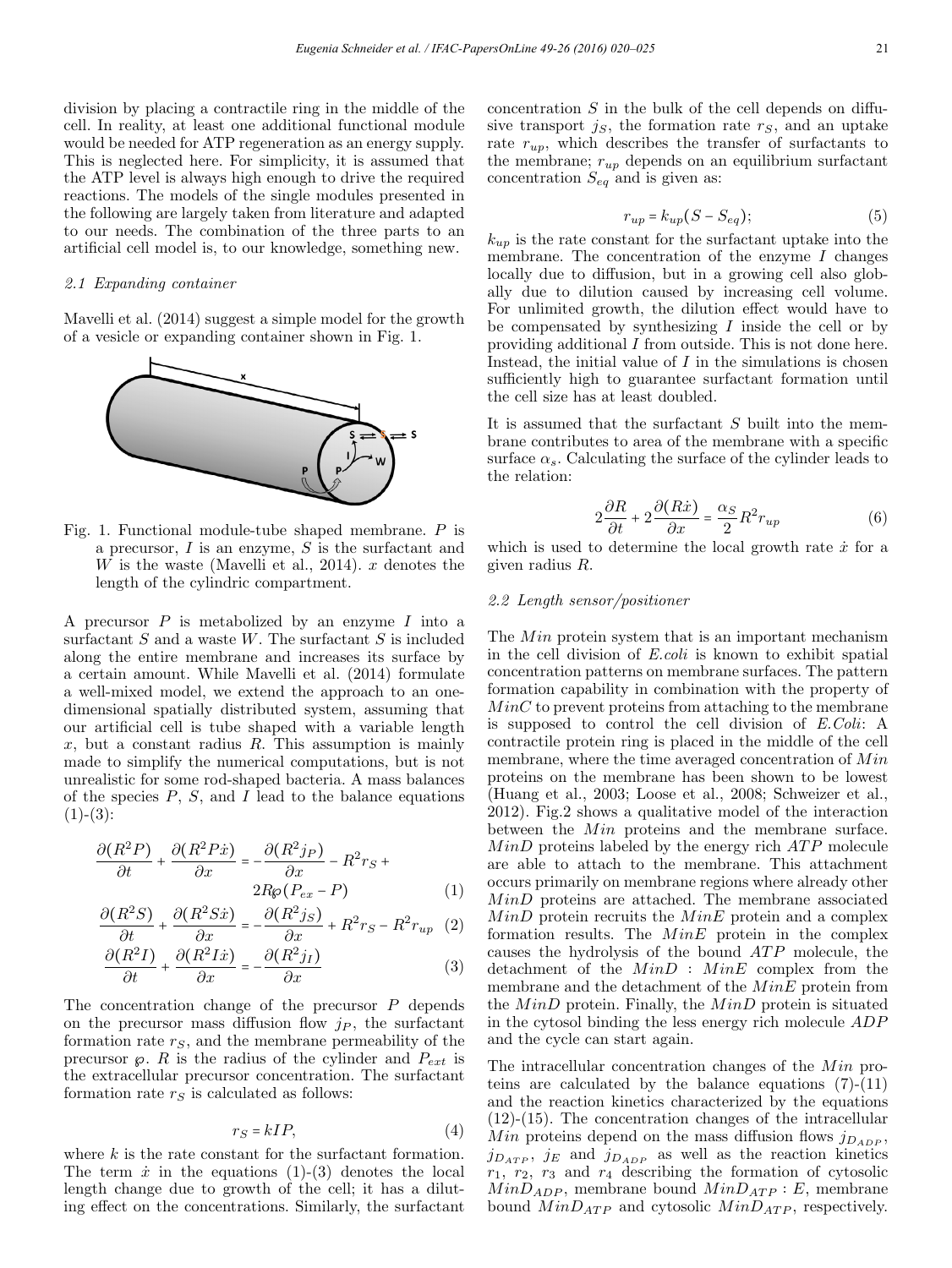

Fig. 2. Functional module-length sensor/positioner is represented by the energy driven  $MinE\text{-}MinD\text{-}protein$ cycle (Huang et al., 2003). r1: ADP that bounds to the intracellular  $MinD$  protein is replaced by the more high energy molecule ATP. r3:  $MinD_{ATP}$ bounds to the membrane primarily at locations where already other  $MinD_{ATP}$  proteins are bound. r2: The intracellular protein  $MinE$  bounds to a membrane associated  $MinD_{ATP}$  and trigger the *ATP* hydrolysis into ADP and a phosphate, the detachment of the  $MinE$  from  $MinD$  and the detachment of  $MinD$ from the membrane  $(r4)$ .

The membrane bound components are denoted by ∗ in the balance equations:

$$
\frac{\partial (R^2 D_{ADP})}{\partial t} + \frac{\partial (R^2 D_{ADP} \dot{x})}{\partial x} = -\frac{\partial (R^2 j_{D_{ADP}})}{\partial x} -R^2 r_1 + 2R r_4 \quad (7)
$$

$$
\frac{\partial (R^2 D_{ATP})}{\partial t} + \frac{\partial (R^2 D_{ATP} \dot{x})}{\partial x} = -\frac{\partial (R^2 j_{D_{ATP}})}{\partial x} + R^2 r_1 - 2R r_3 \quad (8)
$$

$$
\frac{\partial (R^2 E)}{\partial t} + \frac{\partial (R^2 E \dot{x})}{\partial x} = -\frac{\partial (R^2 j_E)}{\partial x} + 2Rr_4 - 2Rr_2 \quad (9)
$$

$$
\frac{\partial (RD_{ATP}^*)}{\partial t} + \frac{\partial (RD_{ATP}^* \dot{x})}{\partial x} = Rr_3 - Rr_2 \qquad (10)
$$

$$
\frac{\partial (RD_{ATP}^* : E)}{\partial t} + \frac{\partial (RD_{ATP}^* : E\dot{x})}{\partial x} = Rr_2 - Rr_4 \tag{11}
$$

$$
r_1 = k_1 D_{ADP} \tag{12}
$$

$$
r_2 = k_2 D_{ATP}^* E \tag{13}
$$

$$
r_3 = (k_{3_1} + k_{3_2} (D_{ATP}^* + D_{ATP}^* : E)) D_{ATP}
$$
 (14)

$$
r_4 = k_4 D_{ATP} \tag{15}
$$

In contrast to experimental and theoretical studies in literature, which assume a fixed space domain, the balance equations  $(7)-(11)$  describe the *Min* concentration waves on a membrane with varying length. As discussed above for the surfactant forming enzyme  $I$ , the cell growth has a diluting effect on the  $Min$  proteins. It is found in simulations that this dilution destroys the  $Min$  patterns rather quickly. To preserve the patterns, a continuous synthesis or dosage of  $Min$  proteins is required. The numerical results in section 2.5 will show that the patterns survive the cell growth, if  $MinD$  and  $MinE$  are fed in a spatially constant way along the whole length of the tube. We assume that the feeding is governed by a simple proportional controller. How such a proportional controller could be implemented experimentally in an artificial cell, is an open question. The introduction of a controller replaces equations  $(7)$  and  $(9)$  by equations  $(16)$  and  $(17)$ , respectively:

$$
\frac{\partial (R^2 D_{ADP})}{\partial t} + \frac{\partial (R^2 D_{ADP} \dot{x})}{\partial x} = -\frac{\partial (R^2 j_{D_{ADP}})}{\partial x} - R^2 r_1 + 2R r_4 + K_g (D_{ADP}' - \overline{D_{ADP}}) \tag{16}
$$

$$
\frac{\partial (R^2 E)}{\partial t} + \frac{\partial (R^2 E \dot{x})}{\partial x} = -\frac{\partial (R^2 j_E)}{\partial x} + 2R r_4 - 2R r_2 + K_g (E' - \overline{E}), \tag{17}
$$

with the controller gain  $K_g$ , the desired concentrations of  $MinD_{ADP}$  and  $MinE$  (denoted by  $D'_{ADP}$  and  $E'$ ) and the corresponding average concentrations of  $MinD_{ADP}$  and *MinE* (denoted by  $\overline{D_{ADP}}$  and  $\overline{E}$ ):

$$
\overline{D_{ADP}} = \frac{\int (\pi R^2 (D_{ADP} + D_{ATP})) dx}{\int \pi R^2 dx} + \frac{\int (2\pi R (D_{ATP}^* + D_{ATP}^* E)) dx}{\int \pi R^2 dx}
$$
(18)

$$
\int \pi R^2 dx
$$
\n
$$
\overline{E} = \frac{\int (\pi R^2 E + 2\pi R D_{ATP}^* E) dx}{\int \pi R^2 dx}
$$
\n(19)

### 2.3 Divisome

The third functional module that we consider is the divisome, whose task is to cut the cell into two halves by adding a contractile ring to the middle of the tube shaped membrane. There are different options for such a contractile ring. One possibility is the actin myosin system, which is involved in many motility, deformation and signal transduction processes of the cell (Zaidel-Bar et al., 2015). Myosin is a motor protein, which converts the chemical energy from the energy rich  $ATP$  molecule to mechanical energy (Cooper, 2000). Myosin attaches to actin fibers, crawls along the fibers and contracts them. An alternative approach for an artificial divisome might be the  $F$ ts $Z$ protein, which is known to play a role in cell division and is described as being able to contract by some authors (Li et al., 2007; Surovtsev et al., 2009).

In our mathematical model of the divisome module, we assume that there is some species  $Z$  that has the ability to contract and that preferably attaches to the membrane at places where the concentration of  $Min$  proteins is low. The model equations are derived from models for the actin myosin system by Lewis et al. (2014); George et al. (2013). We denote the concentration of the contractile protein in the cytosol as Z, and the membrane bound contractile protein as  $Z^*$ . Mass balances for both species result in equations  $(20)$  and  $(21)$ :

$$
\frac{\partial (R^2 Z)}{\partial t} + \frac{\partial (R^2 Z \dot{x})}{\partial x} = -\frac{\partial (R^2 j_Z)}{\partial x} - 2Rr_5 \tag{20}
$$

$$
\frac{\partial (R^2 Z^*)}{\partial t} + \frac{\partial (R^2 Z^* \dot{x})}{\partial x} = -\frac{\partial (Rv Z^*)}{\partial x} + Rr_5 \qquad (21)
$$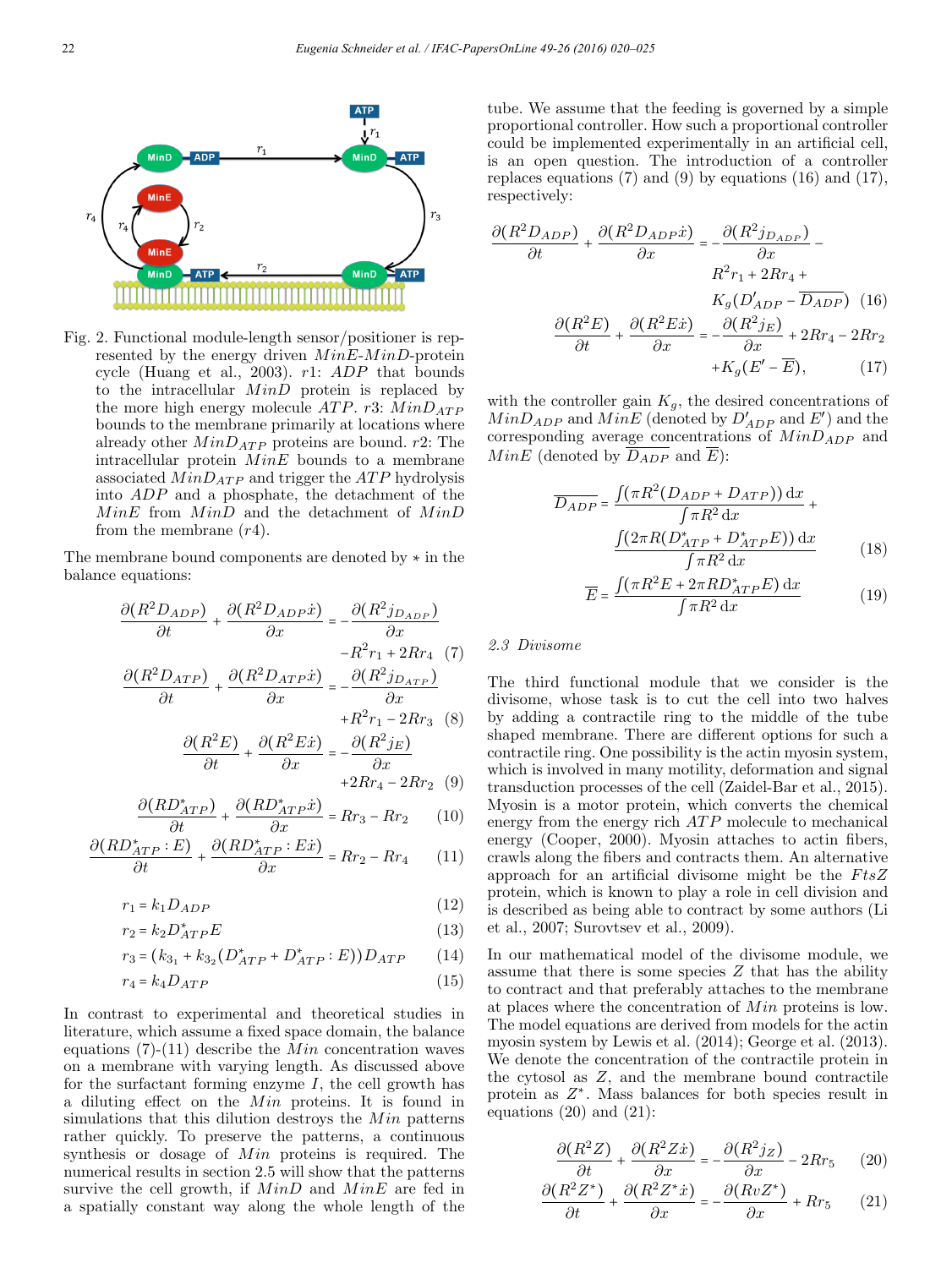The velocity  $v$  in the equation (21) denotes the movement of  $Z^*$  molecules on the membrane in x direction. The preference of Z to bind to membrane sites that are not occupied by  $Min$  molecules is captured by a simple adsorption rate expression  $r_5$ :

$$
r_5 = k_5 Z (M_{max} - D_{ATP}^* - D_{ATP}^* : E) - k_5 k_{eqZ} Z^* (22)
$$

We assume that the membrane has a certain number of binding sites  $M_{max}$  which can be taken either by  $Min$ proteins or by  $Z^*$  molecules. The sites not occupied by  $Min$  proteins are free for the attachment of the contractile ring Z.  $k_5$  is the rate constant of adsorption of the Z ring at the membrane and  $k_{eaZ}$  is a constant that describes the equilibrium state of  $Z$  ring attachment.

After the attachment to the membrane the Z ring causes the constriction of the cell. The Z ring formed from actin fibers is regarded as a viscoelastic and contractile gel (George et al., 2013; Lewis et al., 2014) and is calculated by the momentum balance:

$$
\frac{\partial \rho v}{\partial t} = -\frac{\partial \rho v^2}{\partial x} - \frac{\partial \left(-\eta \frac{\partial v}{\partial x} - \sigma_C + \sigma_e\right)}{\partial x},\tag{23}
$$

where  $\rho$  represents the density of the Z ring fibers, v the velocity of the Z ring relative to the membrane and  $\eta$  the shear viscosity of the Z ring fibers. The contractile stress tensor  $\sigma_C$  is calculated as follows:

$$
\sigma_C = \psi Z^{*2} exp(-\frac{Z^*}{Z_{sat}}),\tag{24}
$$

where  $\psi$  is the constant for contractile stress and  $Z_{sat}$  is the saturation concentration of the Z ring. The elastic stress tensor  $\sigma_e$  is calculated by equation (25) using the elastic modulus constant g:

$$
\sigma_e = gZ^*(e-1) \tag{25}
$$

The volumetric strain e is calculated by the following elasticity equation:

$$
\frac{\partial Re}{\partial t} + \frac{\partial Re\dot{x}}{\partial x} = -\frac{\partial Rve}{\partial x} - R\lambda(e-1),\tag{26}
$$

where  $\lambda$  is the relaxation rate of the Z fibers. The contractile stress tensor  $\sigma_C$  causes a radial contraction of the cell membrane. In principle, the resulting change of shape could be computed from a minimum bending energy model (Seifert et al., 1991; Surovtsev et al., 2009). In this work, we take a much simpler approach. We assume that the tubular membrane possesses a certain stiffness and does not change its radius, as long as  $\sigma_C$  is below a certain threshold  $\sigma_{bucket}$ . If  $\sigma_C$  exceeds this threshold, the membrane buckles, and its radius decreases quickly. The change of the radius during the constriction of the cell is defined by following equation:

$$
\frac{\partial R}{\partial t} + \frac{\partial R\dot{x}}{\partial x} = -\frac{\partial R}{\partial x} + \frac{1}{T_{bucket}}(r_{ref} - R)
$$
 (27)

 $T_{bucket}$  is the time constant of buckling and the rate constant  $r_{ref}$  is calculated depending on the value of the contractile stress tensor  $\sigma_C$ :

$$
r_{ref} = \begin{cases} R_0 & \text{for } \sigma_C < \sigma_{bucket} \\ R_{bucket} & \text{for } \sigma_C \ge \sigma_{bucket} \end{cases} \tag{28}
$$

 $R_0$  and  $R_{bucket}$  denote the membrane radius in relaxed state and after buckling, respectively.

## 2.4 Systemtheoretic representation of the coupled system

The modular nature of the cell model is illustrated by Fig. 3, showing the information flows between the three subsystems. The membrane module determines the shape of the cell and passes the geometrical information to the positioner module. Internally, the positioner module is represented by the  $Min$  concentration profiles and the corresponding spatial patterns, but the only output of the module is the desired position of the contractile ring. This output goes to the divisome module. The divisome module provides a contractile stress tensor as an output that couples back to the membrane module.



Fig. 3. Coupled system consisting of three modules: membrane, positioner and divisome.

On this abstract level, each of the three functional modules may be replaced by another subsystem providing the same functionality. For example, the  $Min$  patterns are not essential for the function of the positioner module, if one can find some other mechanism that places the divisome in the middle of the cell. There is an analogy to the design of chemical plants, where one finds the need for a process unit "separation", but may decide later, if this process unit is implemented as a distillation column, a chromatographic adsorption, a membrane device etc.

#### 2.5 Simulation results

By coupling the shown subsystems we achieve a description of a growing cell like entity which is able to constrict in the middle of the cell and finally to divide.

Fig. 4 shows the coupled system of positioner and membrane. One can see that the tube becomes longer in the course of time. The plots show moving waves of the  $Min$ proteins on the membrane (multiple color bars), where high levels of the  $MinD_{ATP}$  :  $MinE$  complex attached to the membrane are represented by red color and the low levels are blue. The central part of each plot represents the cytosol with the relative concentration of  $MinE$  protein (red line) and the relative concentration of  $MinD_{ADP}$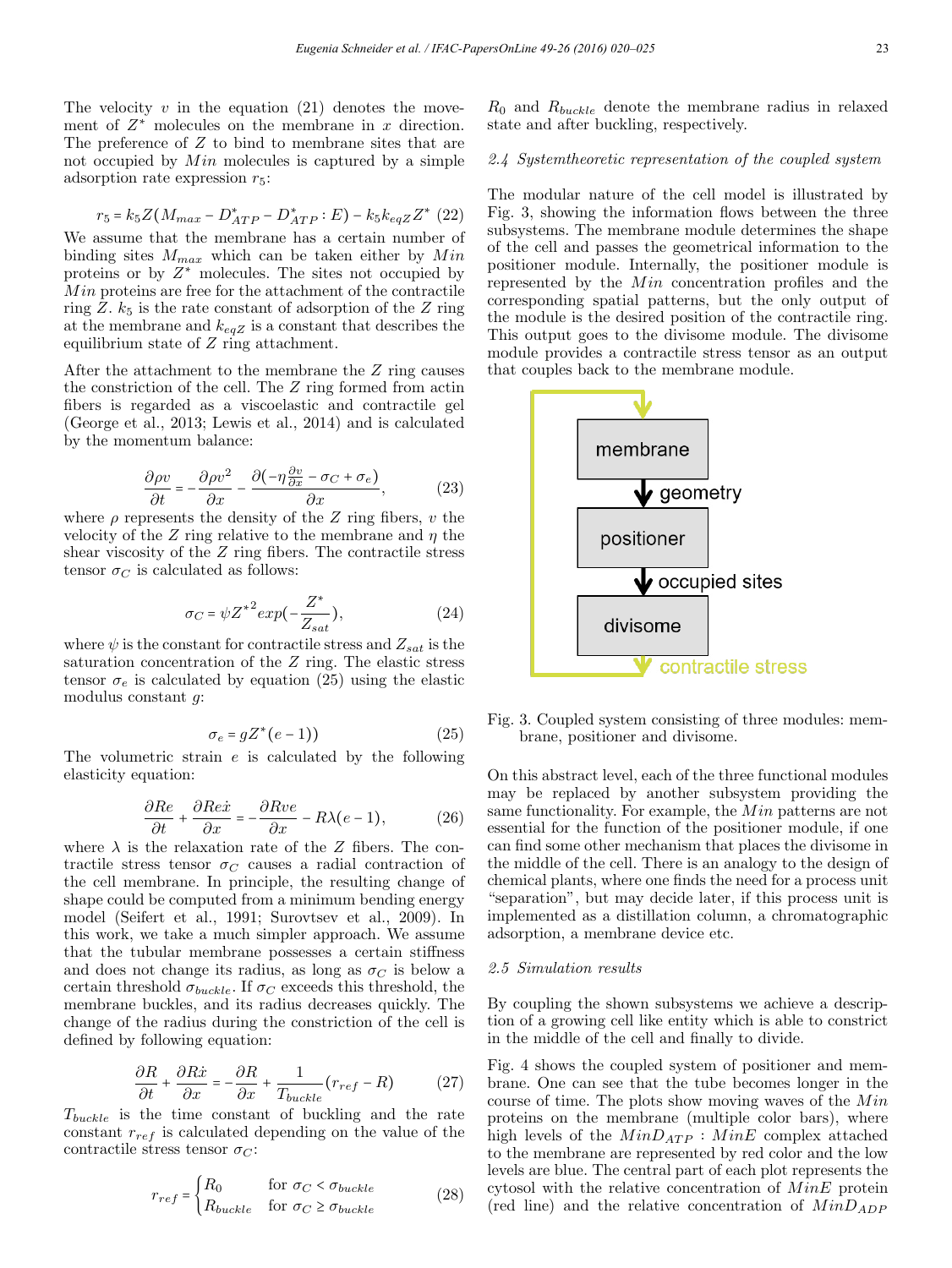(blue line). It is obvious that the oscillations of the  $Min$ proteins stop after a certain time due to the dilution of the  $Min$  proteins.



Fig. 4. Simulation results of coupled system of membrane and positioner. The upper and lower multiple color bars of each plot show the membrane bound  $Min$ proteins. High levels of  $Min$  proteins are represented by dark red color and low levels by dark blue. In the central area of each plot the cytosolic components concentrations are shown,  $MinE$  protein by red line and  $MinD_{ADP}$  protein by blue line.

To avoid the dilution of the  $Min$  proteins we implemented a coupled system of controlled positioner described by equations  $(16)-(19)$  and the membrane (Fig. 5). Here the controlled supply of  $Min$  proteins occurs, so the oscillations can be maintained.



Fig. 5. Simulation results of coupled system of membrane and controlled positioner. The membrane bound  $Min$ proteins are shown by the upper and lower multiple color bars in each plot. The dark red color represents high concentrations of  $Min$  proteins and dark blue color represents low concentrations of  $Min$  proteins. The central area of each plot demonstrates the cytosolic components concentrations, red line is the  $MinE$ protein and blue line  $MinD_{ADP}$  protein.

Additionally we coupled the membrane, positioner and the divisome. Fig. 6 shows the simulation results. One can see the moving waves of the  $Min$  proteins on the membrane. At the middle area of the tube there is a low level of the  $MinD_{ATP}$ :  $MinE$  complex, so Z ring formation is possible. Z ring accumulates on the membrane, which is represented by green increasing peaks. The cytosol is represented in the central area of each plot as before with relative concentration of  $MinE$  protein (red line), relative concentration of  $MinD_{ADP}$  (blue line) and the concentration of the cytosolic Z (green line).



Fig. 6. Simulation results of coupled system of membrane, positioner and Z ring. The multiple color bars represent the membrane bound  $Min$  proteins. High concentrations of  $Min$  proteins are dark red colored and low concentrations dark blue. The cytosolic components concentrations are shown in the interspace of the multiple color bars,  $MinE$  protein by red line,  $MinD_{ADP}$  protein by blue line and the cytosolic Z by green line. The membrane bound  $Z^*$  is represented by the green peaks.

Fig. 7 shows the results of the implementation of radial constriction. It becomes apparent here that the membrane is able to constrict at any location. Thus the next step will be the controlled constriction in the middle of the tube with any necessary conditions for the progress of the constriction until cell division.

The implementation of the described model was done in ProMoT/DIANA (Ginkel et al., 2003; Mangold et al., 2014).

### 3. CONCLUSION

A model of a prospective artificial cell has been constructed from parts described by experimentally validated submodels. It turns out that throwing just together components for containment, vesicle growth, and division is not sufficient to obtain a reproducing cell. Instead, the approach reveals deficiencies of the assembled system that may be remedied by adding appropriate regulating instances. The simulation results of the artificial cell allow the formulation of control tasks to specify these regulators. In the considered example, the identified control tasks